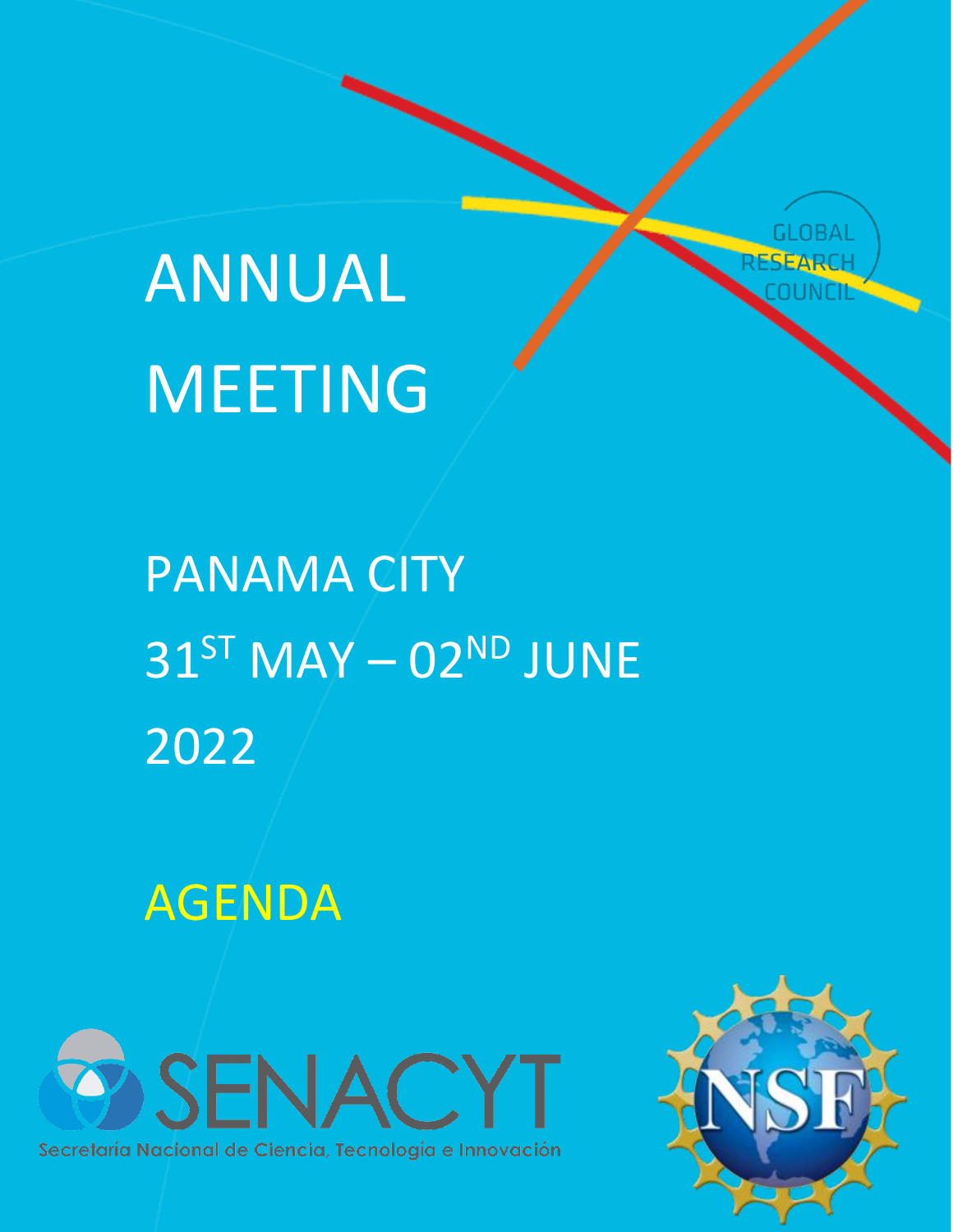## Global Research Council Panama City  $31^{st}$  May –  $02^{nd}$  June

| Monday, May<br>30, 2022 | <b>Side Events and GRC Regional Meetings</b>                                                                                                                                                      |                       |
|-------------------------|---------------------------------------------------------------------------------------------------------------------------------------------------------------------------------------------------|-----------------------|
| Morning                 |                                                                                                                                                                                                   | Rooms                 |
| $8h30 - 9h00$           | Registration                                                                                                                                                                                      |                       |
| $9h00 - 12h30$          | Meeting of the Executive Support Group (Closed Meeting)                                                                                                                                           | <b>Barcelona</b>      |
| Afternoon               |                                                                                                                                                                                                   |                       |
| $14h00 - 17h00$         | "How can research and research councils contribute to<br>sustainable development of the Amazon region?"<br>Lead: FAPESP (São Paulo Research Foundation) and NWO<br>(Netherlands Research Council) | <b>Barcelona</b><br>2 |

| Tuesday,<br>May $31^{st}$ ,<br>2022 | <b>Side Events and GRC Regional Meetings</b>                                                                                                                                                                                                                               |               |
|-------------------------------------|----------------------------------------------------------------------------------------------------------------------------------------------------------------------------------------------------------------------------------------------------------------------------|---------------|
| Morning                             |                                                                                                                                                                                                                                                                            | Rooms         |
| $8h30 - 9h00$                       | Registration                                                                                                                                                                                                                                                               |               |
| $9h00 - 10h30$                      | Responsible Research Assessment Working Group<br>Vision and Objectives: International stakeholder<br>panel discussion<br>(Co-Chairs are Catriona Firth (UK) and Mohammd Ahmad S Al-<br>Shamsi (Saudi Arabia)                                                               | <b>Madrid</b> |
| $10h30 - 12h00$                     | Gender Working Group Mutual Learning Session on<br>Bullying and Harassment in Research<br>(Co-Chairs - Ana Maria Fonesca de Almeida (Brazil) and Adrien<br>Braem (Science Europe))                                                                                         | Amsterdam     |
| $9h00 - 12h00$<br>$12h30 - 13h30$   | Multilateral Funding for Research: What are the<br>Challenges? What is the role of the GRC?<br>(Lead: RCN (Research Council of Norway), DFG (German Research<br>Foundation), FAPESP (São Paulo Research Foundation) & JST<br>(Japan Science & Technology Agency))<br>Lunch | <b>Berlin</b> |
|                                     | <b>Restaurant Art- Hotel Lobby</b>                                                                                                                                                                                                                                         |               |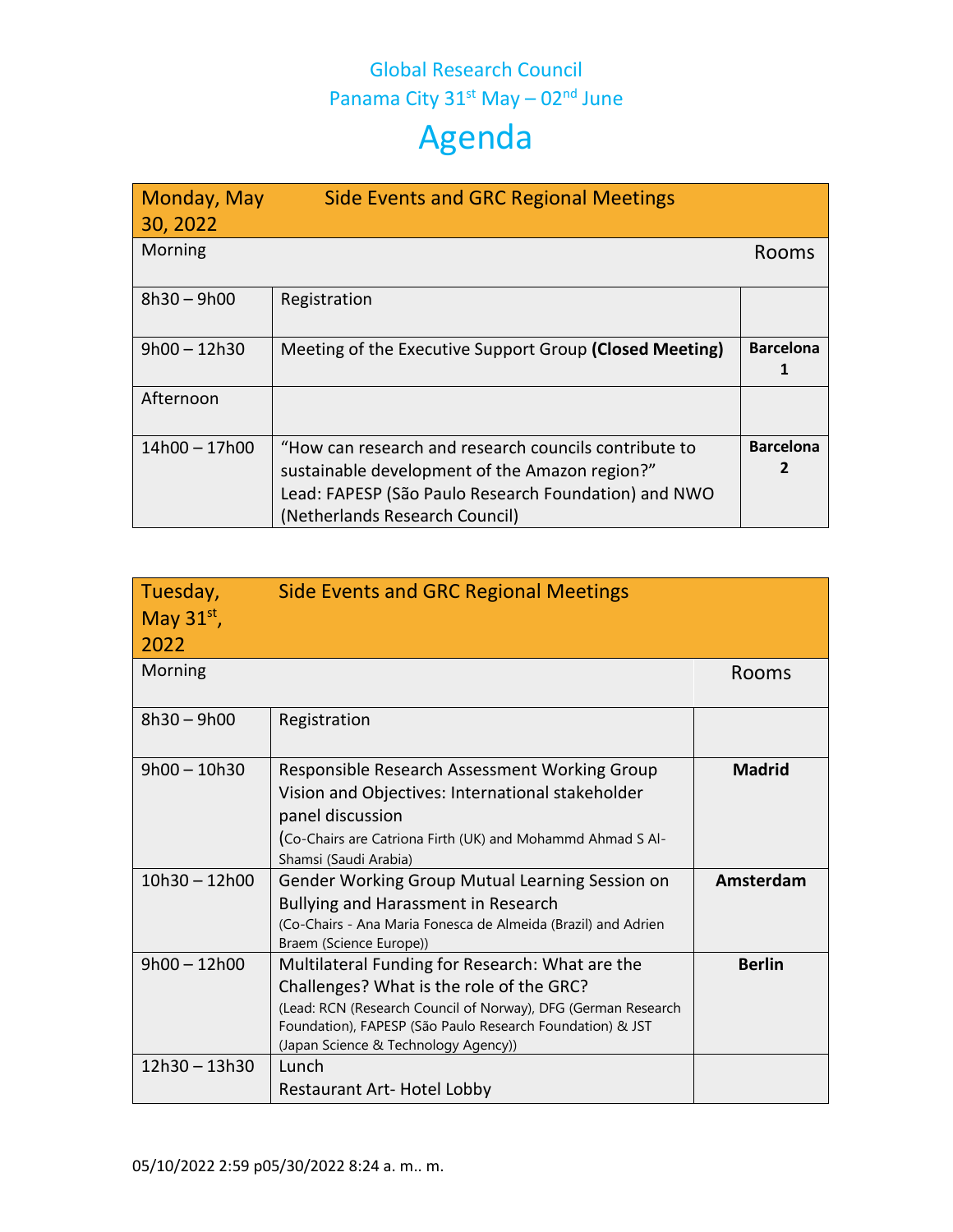## Global Research Council Panama City  $31^{st}$  May –  $02^{nd}$  June

| $13h30 - 16h00$                    | <b>GRC Governing Board (Closed Meeting)</b>                                                                                                                                                                                                                  | <b>Madrid</b>                                                                       |
|------------------------------------|--------------------------------------------------------------------------------------------------------------------------------------------------------------------------------------------------------------------------------------------------------------|-------------------------------------------------------------------------------------|
| $13h30 - 15h50$                    | Gender Working Group Internal Meeting (virtual)<br>(Closed Meeting)                                                                                                                                                                                          | Amsterdam                                                                           |
| $16h00 - 16h30$                    | <b>Break</b>                                                                                                                                                                                                                                                 |                                                                                     |
| $16h30 - 18h00$                    | <b>GRC Regional Meetings:</b><br>Africa<br>America<br>Asia & Pacific<br>Europe<br><b>MENA</b>                                                                                                                                                                | <b>Berlin 1</b><br><b>Madrid</b><br>Amsterdam<br><b>Berlin 2</b><br><b>Mallorca</b> |
| 18h00 - 19h00                      | Free time                                                                                                                                                                                                                                                    |                                                                                     |
| 19h00                              | Meet at the Lobby for transportation to the<br>restaurant                                                                                                                                                                                                    |                                                                                     |
| $20h00 - 22h00$                    | <b>Welcome Reception</b><br>Restaurant La Azotea, Casco Antiguo<br>Dress code: Casual                                                                                                                                                                        |                                                                                     |
| Wednesday,<br>June $1st$ ,<br>2022 | Global Research Council 10 <sup>th</sup> Annual Meeting                                                                                                                                                                                                      |                                                                                     |
| Morning                            |                                                                                                                                                                                                                                                              | Rooms                                                                               |
| $8h00 - 8h30$                      | Registration                                                                                                                                                                                                                                                 |                                                                                     |
| $8h30 - 9h00$                      | <b>Opening Ceremony</b><br><b>Welcome Messages</b><br>Eduardo Ortega-Barria (Panama, SENACYT)<br>Sethuraman Panchanathan (USA, NSF)<br>Katja Becker (GRC Governing Board Chair)}<br>Chancellor Erika Mouynes, Ministry of Foreign<br>Affairs of Panama - TBC | <b>Barcelona</b>                                                                    |
| $9h00 - 9h30$                      | Introduction of delegates & observers (SENACYT &<br>NSF)                                                                                                                                                                                                     |                                                                                     |
|                                    | Session 1: Research Ethics, Integrity, and Culture in<br>the Context of Rapid Results<br>Chair: Kristin Danielsen, Executive Director, Division for<br>Research System and International Cooperation, Research<br>Council of Norway.                         | <b>Barcelona</b>                                                                    |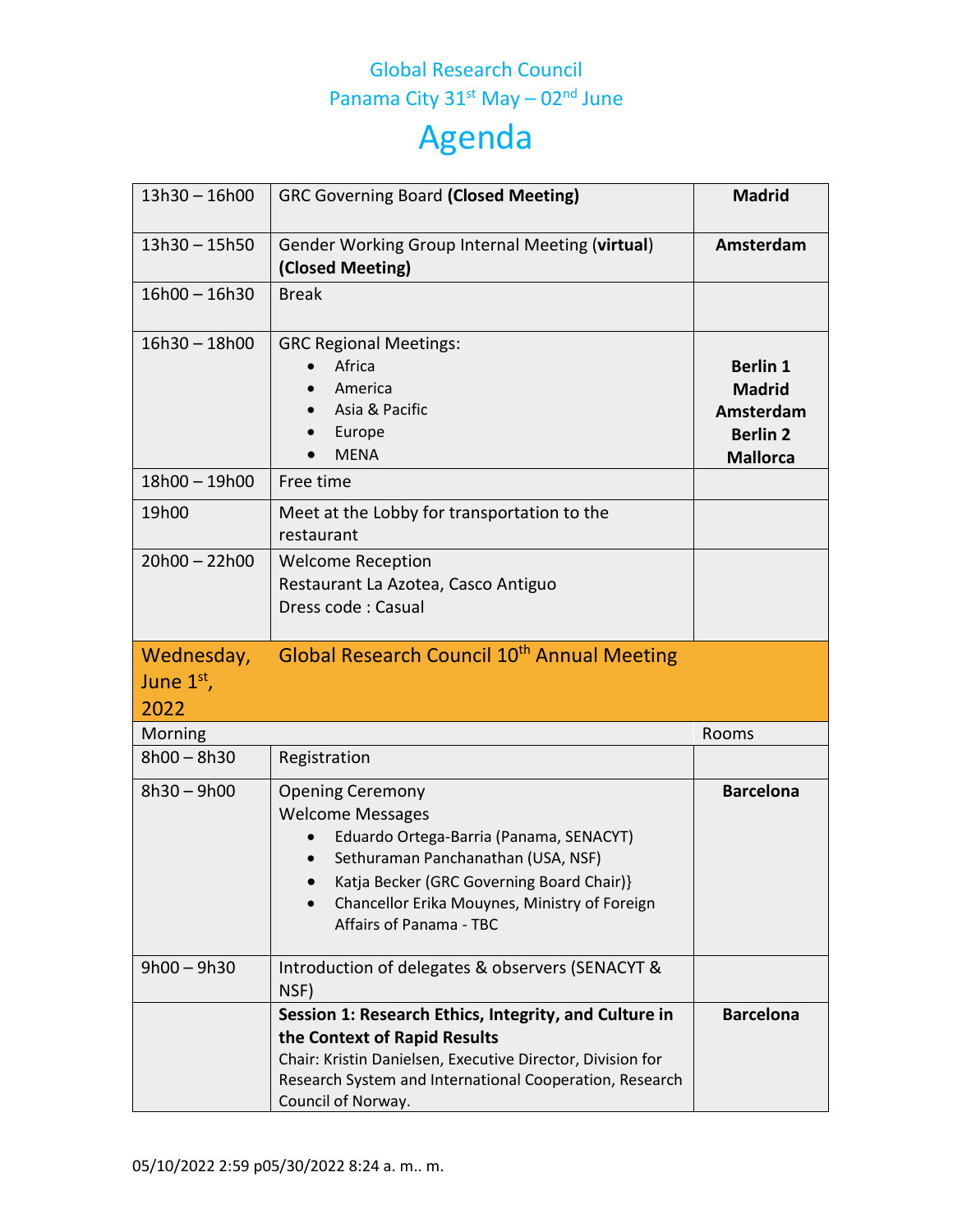### Global Research Council Panama City 31<sup>st</sup> May – 02<sup>nd</sup> June

| $9h30 - 9h45$   | Setting the scene – Research Ethics, Integrity, and<br>Culture in the Context of Rapid Results,<br>Michael Steele (USA, NSF)                                                                                                                                                                                                                                                                                                                                                                      |                                                                  |
|-----------------|---------------------------------------------------------------------------------------------------------------------------------------------------------------------------------------------------------------------------------------------------------------------------------------------------------------------------------------------------------------------------------------------------------------------------------------------------------------------------------------------------|------------------------------------------------------------------|
| $9h45 - 9h55$   | Endorsement of the new GRC Statement of Principles<br>(SoP) on Research Ethics, Integrity, and Culture in the<br><b>Context of Rapid Results</b><br>Kristin Danielsen, Executive Director, Division for Research<br>System and International Cooperation, Research Council<br>of Norway.                                                                                                                                                                                                          |                                                                  |
| $9h55 - 10h15$  | <b>Break</b>                                                                                                                                                                                                                                                                                                                                                                                                                                                                                      |                                                                  |
| $10h15 - 10h20$ | Opening remarks of the Chair                                                                                                                                                                                                                                                                                                                                                                                                                                                                      |                                                                  |
| $10h20 - 10h50$ | Key Note Speaker on Research Ethics, Integrity and<br>Culture in the Context of Rapid Results<br>Prue Williams, General Manager, Ministry of Business,<br>Innovation and Employment, New Zealand                                                                                                                                                                                                                                                                                                  |                                                                  |
| 10h50-11h00     | <b>Transition to Panel</b>                                                                                                                                                                                                                                                                                                                                                                                                                                                                        |                                                                  |
| $11h00 - 11h50$ | <b>Facilitated Panel Discussions</b><br>Panelists:<br>Alejandro Adem, President, Natural Sciences and<br>Engineering Research Council, Canada<br>Carthage Smith, Head, Global Science Forum<br>$\bullet$<br>OECD,<br>Dr. Jemimah Onsare, CEO, National Research<br>$\bullet$<br>Fund, Kenya<br>Signe Ratso, Deputy Director General, Research<br>and Innovation, European Commission                                                                                                              |                                                                  |
| 11h50-12h00     | <b>Questions and Answers of Panel</b>                                                                                                                                                                                                                                                                                                                                                                                                                                                             |                                                                  |
| 12h00-12h10     | Transition into breakout groups                                                                                                                                                                                                                                                                                                                                                                                                                                                                   |                                                                  |
| $12h10 - 13h10$ | <b>Break-out Groups</b><br>Leveraging of cross-border expertise in the merit<br>review process / Facilitator: Omar Lopez,<br>Director, National Research System of Panama<br>Rapporteur: Dr. Elijah Wanda, Director General<br>National Commission for Science and Technology,<br>Malawi<br>Promoting mechanisms for transparency related<br>to researcher affiliations, commitments, funding,<br>and credentials/ Facilitator: Marcus Wilms<br>Director, International Affairs with Africa, Near | Amsterdam<br><b>Madrid</b><br><b>Berlin 1</b><br><b>Berlin 2</b> |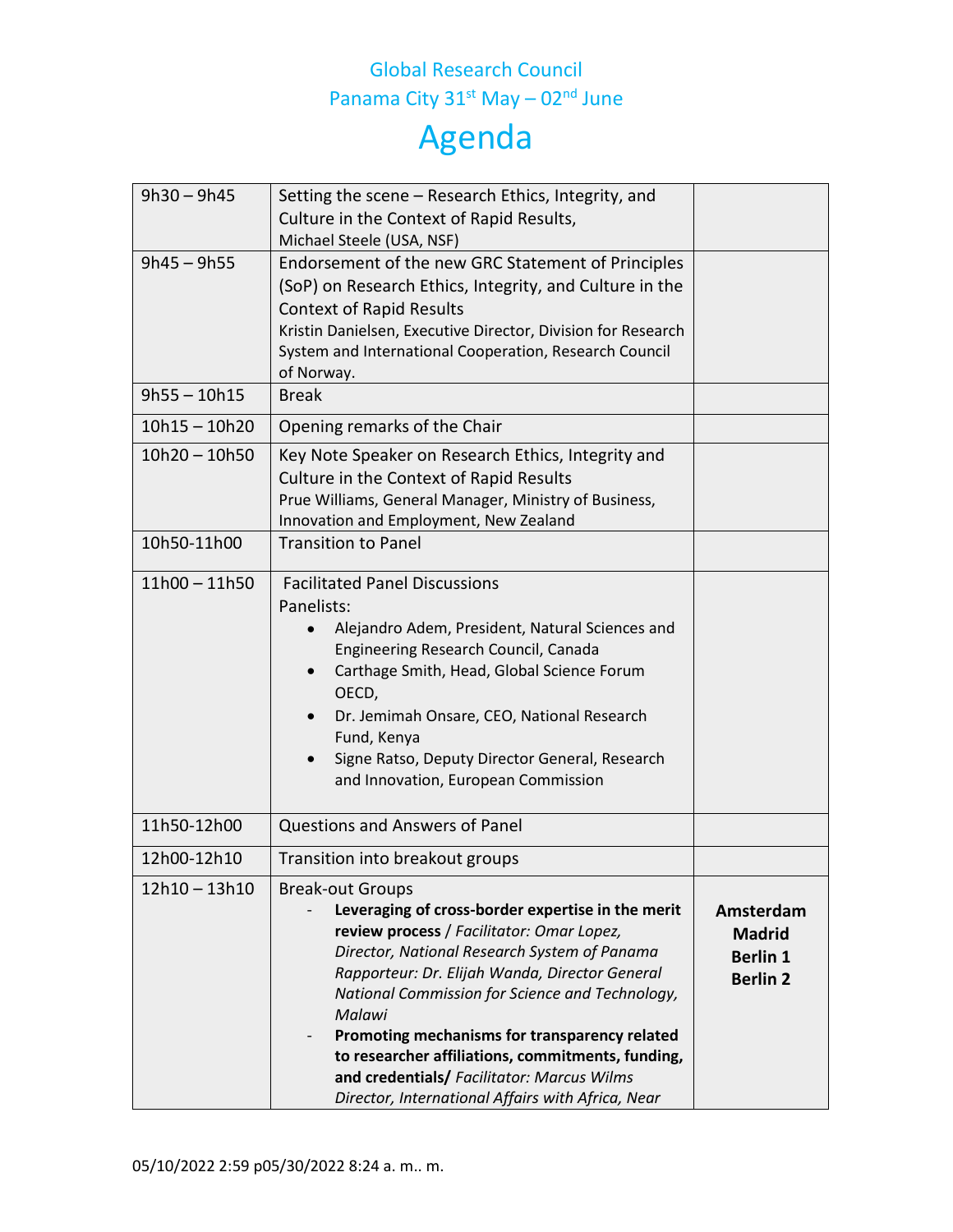## Global Research Council Panama City 31<sup>st</sup> May – 02<sup>nd</sup> June Agenda

|                 | and Middle East, German Research Foundation /                            |                  |
|-----------------|--------------------------------------------------------------------------|------------------|
|                 | Rapporteur: Yaya Sangare, Secretary General,                             |                  |
|                 | Science, Technology and Innovation Fund, Ivory                           |                  |
|                 | Coast                                                                    |                  |
|                 | Designing principles, processes, and approaches                          |                  |
|                 | to framing a rapid-results research                                      |                  |
|                 | programs/Facilitator: Mike Steele, Program                               |                  |
|                 | Director, National Science Foundation, U.S.A. /                          |                  |
|                 | Rapporteur: Ana Maria Franchi, President,                                |                  |
|                 | National Scientific and Technical Research Council,                      |                  |
|                 | Argentina.                                                               |                  |
|                 | Incentivizing and training the research                                  |                  |
|                 | community for the responsible and ethical                                |                  |
|                 | conduct of rapid-results research/ Facilitator:                          |                  |
|                 | Lidia Borrel-Damian, Secretary General, Science                          |                  |
|                 | Europe / Rapporteur: Luiz Eugenio Mello, Scientific                      |                  |
|                 | Director, The Sao Paulo Research Foundation,                             |                  |
|                 | Brazil.                                                                  |                  |
|                 |                                                                          |                  |
| 13h10-13h30     | Time for Break- out groups Facilitators and                              |                  |
|                 | Rapporteur's Discussion                                                  |                  |
| $13h30 - 14h15$ | Lunch                                                                    |                  |
|                 |                                                                          |                  |
|                 | <b>Restaurant Art- Hotel Lobby</b>                                       |                  |
|                 | <b>Session 2: Science and Technology Workforce</b>                       | <b>Barcelona</b> |
|                 | <b>Development</b>                                                       |                  |
|                 | Chair: Dr. Eduardo Ortega Barria (SENACYT)                               |                  |
| 14h15-14h35     | "By everyone, for everyone: diversifying the research                    |                  |
|                 | and innovation workforce"                                                |                  |
|                 | Presented by: Dame Prof. Ottoline Leyser (UKRI)                          |                  |
| $14h35 - 14h50$ |                                                                          |                  |
|                 | Setting the scene- Science and Technology                                |                  |
|                 | Workforce Development,                                                   |                  |
|                 | Maria Elena Bottazzi, Ph.D., FASTMH                                      |                  |
|                 |                                                                          |                  |
| $14h50 - 15h00$ | Endorsement of the GRC Statement of Principles                           |                  |
|                 | (SoP) on Science and Technology Workforce                                |                  |
|                 | Development                                                              |                  |
|                 | Moderated by Joshua Tewksbury, Director of the                           |                  |
|                 | Smithsonian Tropical Research Institute                                  |                  |
| $15h00 - 15h05$ | Opening Remarks of the Panel Chair                                       |                  |
|                 | Chair Joshua Tewksbury- Director of the Smithsonian                      |                  |
| $15h05 - 16h00$ | <b>Tropical Research Institute</b><br>Panel on S&T Workforce Development |                  |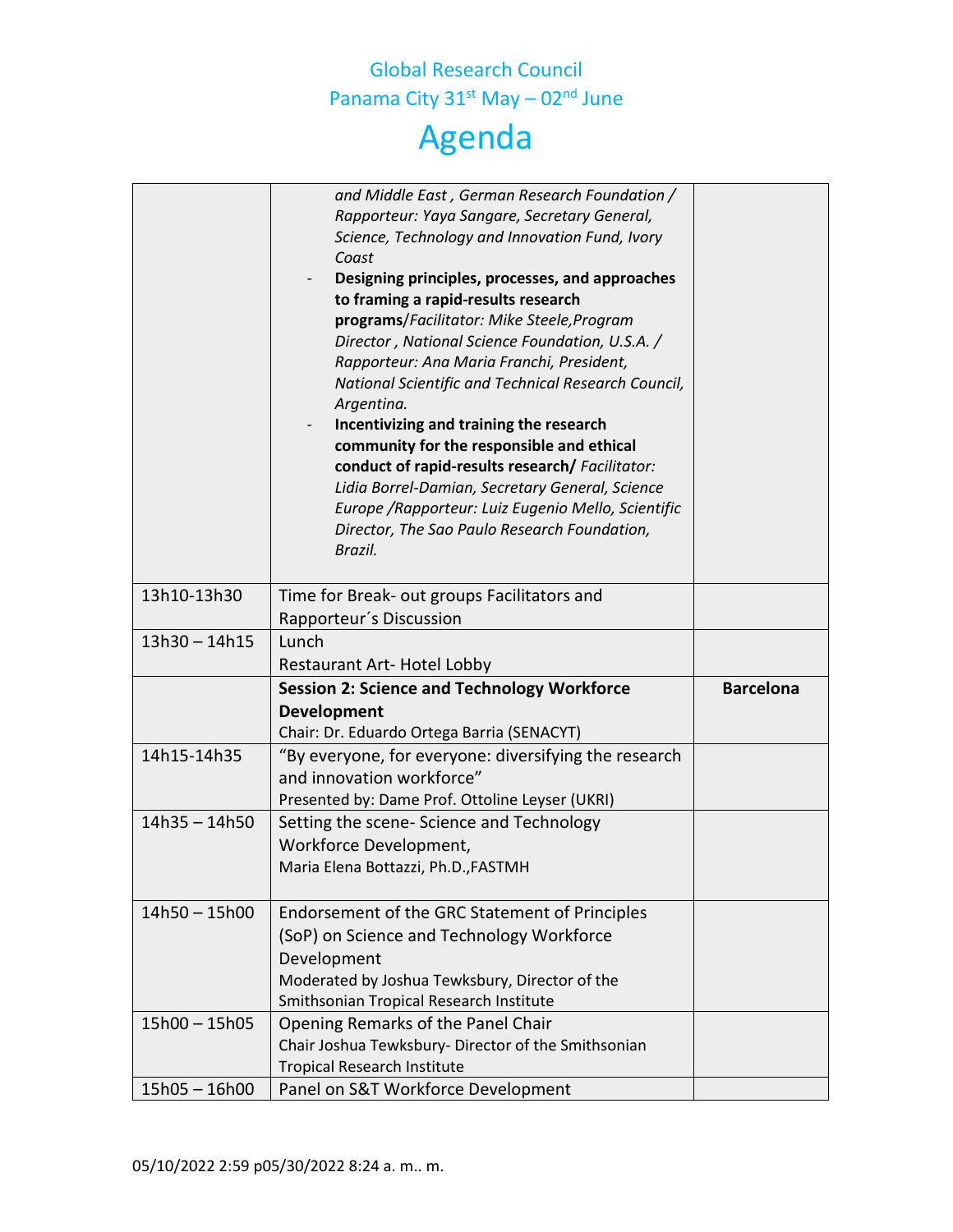## Global Research Council Panama City 31<sup>st</sup> May – 02<sup>nd</sup> June Agenda

|                 | Panelists:<br>Dr. Teresa Zielinska, Deputy-Director of the<br>Institute of Aeronautics and Applied Mechanics of<br>Warsaw University of Technology, Poland<br>Dr. Fulufhelo Nelwamondo, Chief Executive CEO<br>$\bullet$<br>of the National Research Foundation South Africa<br>Dr. Fernanda Beigel, Sociologists and PhD in<br>Political and Social Sciences, CONICET, Argentina<br>Dr. Munir Eldesouki, President of King Abdulaziz<br>City for Science and Technology (KACST), Saudi |                        |
|-----------------|-----------------------------------------------------------------------------------------------------------------------------------------------------------------------------------------------------------------------------------------------------------------------------------------------------------------------------------------------------------------------------------------------------------------------------------------------------------------------------------------|------------------------|
|                 | Arabia<br>Prof. Pongpan Kaewtatip, TSRI Vice President,<br>Thailand                                                                                                                                                                                                                                                                                                                                                                                                                     |                        |
| 16h00-16h20     | <b>Questions and Answers of Panel</b>                                                                                                                                                                                                                                                                                                                                                                                                                                                   |                        |
| 16h20-16h25     | Concluding remarks by the Panel Chair                                                                                                                                                                                                                                                                                                                                                                                                                                                   |                        |
| 16h25-16h35     | <b>Break</b>                                                                                                                                                                                                                                                                                                                                                                                                                                                                            |                        |
| $16h35 - 16h45$ | Group photo                                                                                                                                                                                                                                                                                                                                                                                                                                                                             |                        |
|                 | Networking                                                                                                                                                                                                                                                                                                                                                                                                                                                                              |                        |
| $18h00 - 18h30$ | Transfer to dinner location - meet at the hotel lobby                                                                                                                                                                                                                                                                                                                                                                                                                                   |                        |
| $19h00 - 21h30$ | Conference dinner                                                                                                                                                                                                                                                                                                                                                                                                                                                                       |                        |
|                 | Restaurant El Sabroso, Causeway Amador                                                                                                                                                                                                                                                                                                                                                                                                                                                  |                        |
|                 | Dress code: Casual                                                                                                                                                                                                                                                                                                                                                                                                                                                                      |                        |
| $21h30 - 22h00$ | Transfer to the Hotel                                                                                                                                                                                                                                                                                                                                                                                                                                                                   |                        |
|                 | *Recording of the Sessions will be sent to all virtual<br>participants.                                                                                                                                                                                                                                                                                                                                                                                                                 |                        |
|                 | "Best Practices and Cases Studies of Science and                                                                                                                                                                                                                                                                                                                                                                                                                                        |                        |
| <b>Virtual</b>  | Technology Workforce & Research Ethics, Integrity, and                                                                                                                                                                                                                                                                                                                                                                                                                                  |                        |
| <b>Session</b>  | <b>Culture in the Context of Rapid-Results Research"</b>                                                                                                                                                                                                                                                                                                                                                                                                                                |                        |
|                 | *For virtual participants *                                                                                                                                                                                                                                                                                                                                                                                                                                                             |                        |
| <b>Time</b>     | Description                                                                                                                                                                                                                                                                                                                                                                                                                                                                             | <b>Speakers</b>        |
| $00:00 - 00:05$ | Setting the Scene for Case Studies                                                                                                                                                                                                                                                                                                                                                                                                                                                      | SENACYT/NSF            |
| $00:05 - 00:15$ | Case Study Science and Technology Workforce<br>Development Approaches - China                                                                                                                                                                                                                                                                                                                                                                                                           | Dr. Li Wencong         |
| $00:15 - 00:25$ | Case Study Integrated Private Public Partnerships<br>(PPPs) - Zimbabwe                                                                                                                                                                                                                                                                                                                                                                                                                  | Dr. Timothy<br>Marango |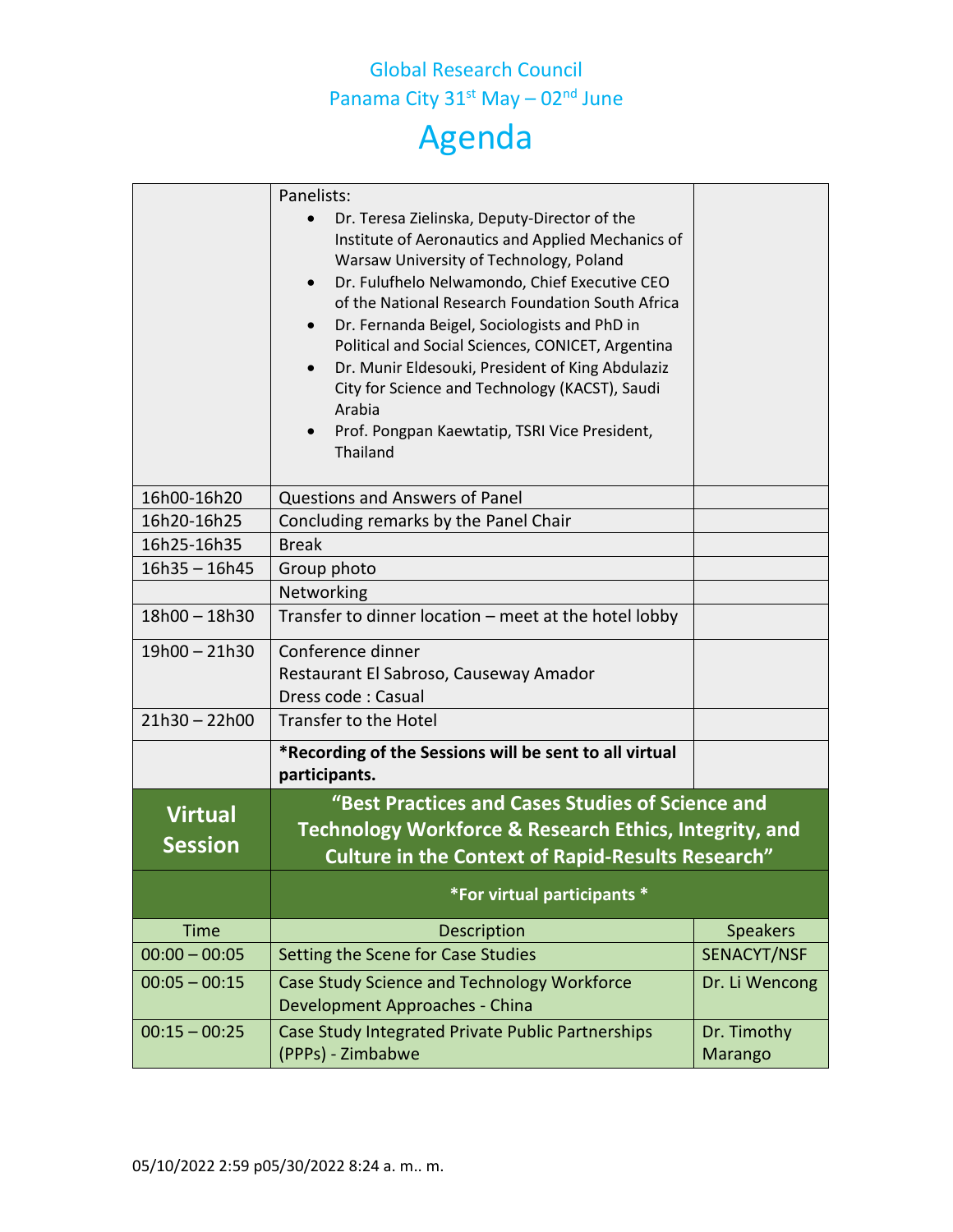### Global Research Council Panama City 31<sup>st</sup> May – 02<sup>nd</sup> June

| $00:25 - 00:35$              | Case Study DOROTHY COFUND programme:<br>Postdoctoral Fellowships in Public Health Crisis -                                       | Dr. Gráinne<br>Walshe/Dr. |
|------------------------------|----------------------------------------------------------------------------------------------------------------------------------|---------------------------|
|                              | Ireland                                                                                                                          | <b>Rachel Clarke</b>      |
| $00:35 - 00:45$              | Case Study Institutional Gender Policy - Chile                                                                                   | Mgst. Marcela<br>Oñate    |
| $00:45 - 00:55$              | Case Study COVID-19 Innovation Acceleration Fund -<br><b>New Zealand</b>                                                         | Dr. Prue<br>Williams      |
| $00:55 - 01:05$              | Case Study Promoting Research Integrity - Japan                                                                                  | Ms. Sawa<br>Koyama        |
| $01:05 - 01:20$              | <b>Questions and Answers</b>                                                                                                     | Participants              |
| $01:20 - 01:30$              | <b>Final Wrap Up</b>                                                                                                             | SENACYT/NSF               |
| <b>Virtual</b>               | "Break-out Discussion Group: Research Ethics, Integrity,                                                                         |                           |
| <b>Session</b>               | and Culture in the Context of Rapid- Results Research"                                                                           |                           |
|                              | *For virtual participants *                                                                                                      |                           |
| <b>Time</b>                  | Description                                                                                                                      | <b>Speakers</b>           |
| $02:00 - 02:05$              | Setting the Scene for Case Studies                                                                                               | <b>NSF/SENACYT</b>        |
| $02:05 - 02:30$              | Highlights from the GRC In-person Discussion on<br><b>Research Ethics</b>                                                        |                           |
| $02:30 - 02:55$              | <b>Facilitated Discussion</b>                                                                                                    |                           |
| $02:55 - 03:00$              | <b>Summary and Wrap-Up</b>                                                                                                       | NSF/SENACYT               |
|                              | <b>Time Zones:</b><br>Asia-Pacific: UTC+8/+9<br>Europe: UTC+2<br><b>MENA: UTC+3</b><br><b>America: UTC-5</b><br>Africa: $IITC+2$ |                           |
| Thursday,<br>June $2^{nd}$ , | Global Research Council 10 <sup>th</sup> Annual Meeting                                                                          |                           |
| 2022                         |                                                                                                                                  |                           |
| Morning                      |                                                                                                                                  | Rooms                     |
| 8h15-9h00                    | <b>Governing Board Closed Meeting</b>                                                                                            |                           |
|                              | <b>Session 3: Reporting and Sharing</b><br>Chair: Luiz Eugenio Mello - Director - FAPESP, Brazil                                 | <b>Barcelona</b>          |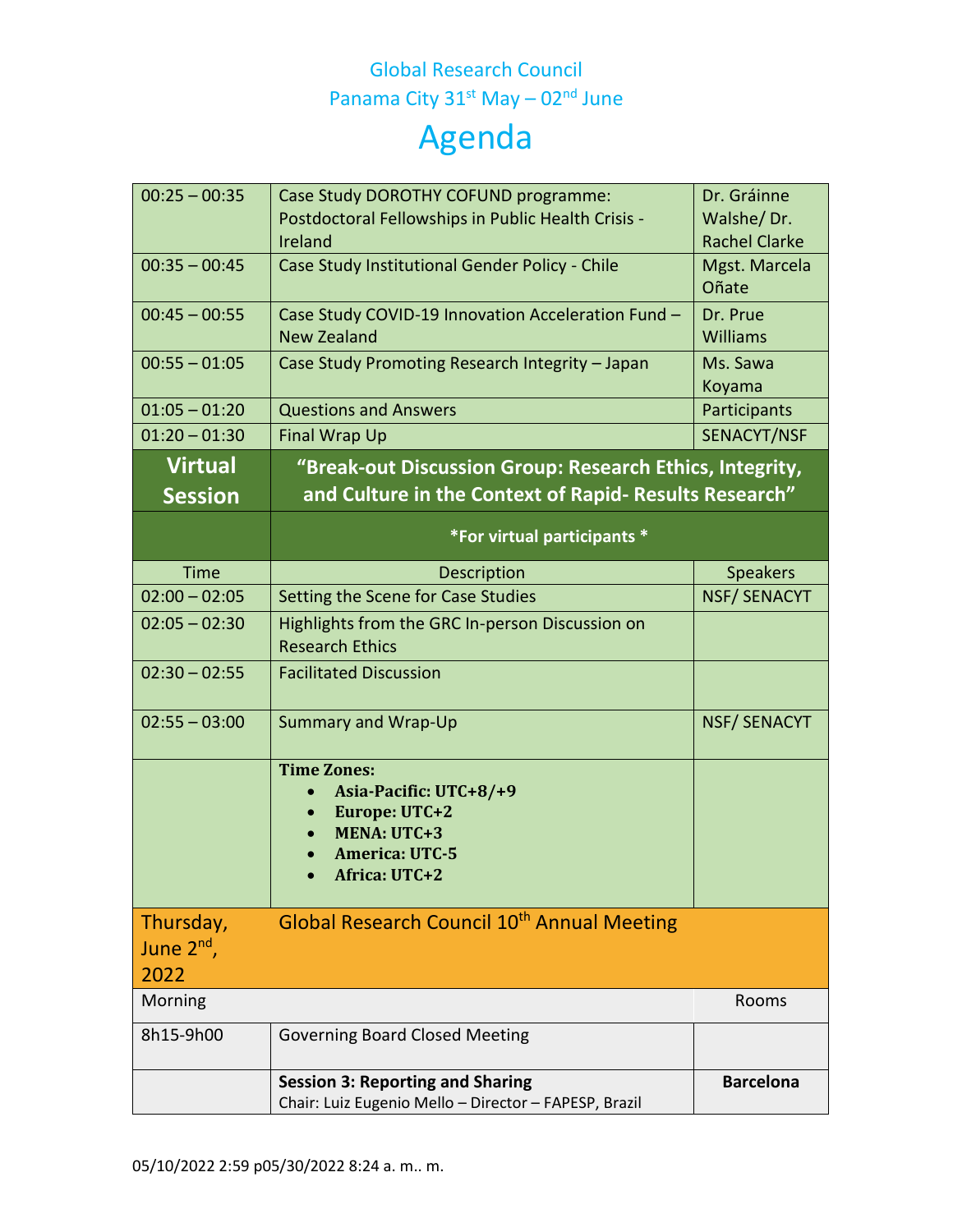#### Global Research Council Panama City 31<sup>st</sup> May – 02<sup>nd</sup> June

| $9h00 - 9h40$   | Report on Gender Working Group                          |  |
|-----------------|---------------------------------------------------------|--|
|                 | -Adrien Braem (Science Europe)                          |  |
|                 | Report on Responsible Research Assessment               |  |
|                 | <b>Working Group</b>                                    |  |
|                 | -Mohammed Al-Shamsi (KACST)                             |  |
|                 | Presentation on the GRC Pilot                           |  |
|                 | - Kristin Danielsen, Executive Director, Division for   |  |
|                 | Research System and International Cooperation, Research |  |
|                 | Council of Norway/ Mike Bright, UKRI TBC                |  |
| $9h40 - 10h00$  | Report on the Break-Out Groups on Research Ethics,      |  |
|                 | Integrity, and Culture in the Context of Rapid Results  |  |
|                 | and Panel of S&T Workforce Development                  |  |
| 10h00-10h20     | Report on the Side events                               |  |
|                 | - "How can research and research councils contribute    |  |
|                 | to sustainable development of the Amazon region?"       |  |
|                 | - Prof. Luiz Eugenio Mello, FAPESP, Brazil              |  |
|                 | - Multilateral Funding for Research: What are the       |  |
|                 | Challenges? What is the role of the GRC?                |  |
|                 | - Katja Becker (Governing Board Chair)                  |  |
| $10h20 - 10h40$ | <b>Open Topics</b>                                      |  |
|                 | "Science: Facing Global Challenges in Shifting          |  |
|                 | its Paradigm"                                           |  |
|                 | -Prof. Li Jinghai, President, National Natural          |  |
|                 | Science Foundation of China                             |  |
|                 | "IAI Presentation"                                      |  |
|                 | - Marcos Regis Silva- Executive Director                |  |
| $10h40 - 11h00$ | Report from the GRC Governing Board                     |  |
|                 | Katja Becker (Governing Board Chair)                    |  |
| $11h00 - 11h20$ | <b>Break</b>                                            |  |
| $11h20 - 12h00$ | <b>Session 4: Future directions</b>                     |  |
|                 | Chair: Dr. Sethuraman Panchanathan (NSF)                |  |
|                 |                                                         |  |
| $11h20 - 12h00$ | GRC: Vision and Roadmap: Who is the GRC for and         |  |
|                 | What do we want from it?                                |  |
|                 | Presenter: Michael Bright (UK, UKRI)                    |  |
|                 | Panelists:                                              |  |
|                 | Prof. Alejandro Adem (NSERC Canada)                     |  |
|                 | Dr. Kristin Danielsen (RCN Norway)                      |  |
|                 | Dr. Munir Eldesouki (KASCT Saudi Arabia)                |  |
|                 | Prof. Vitoria Langa de Jesus (FNI Mozambique)           |  |
|                 | Dr. Jemimah Onsare (NRF Kenya)                          |  |